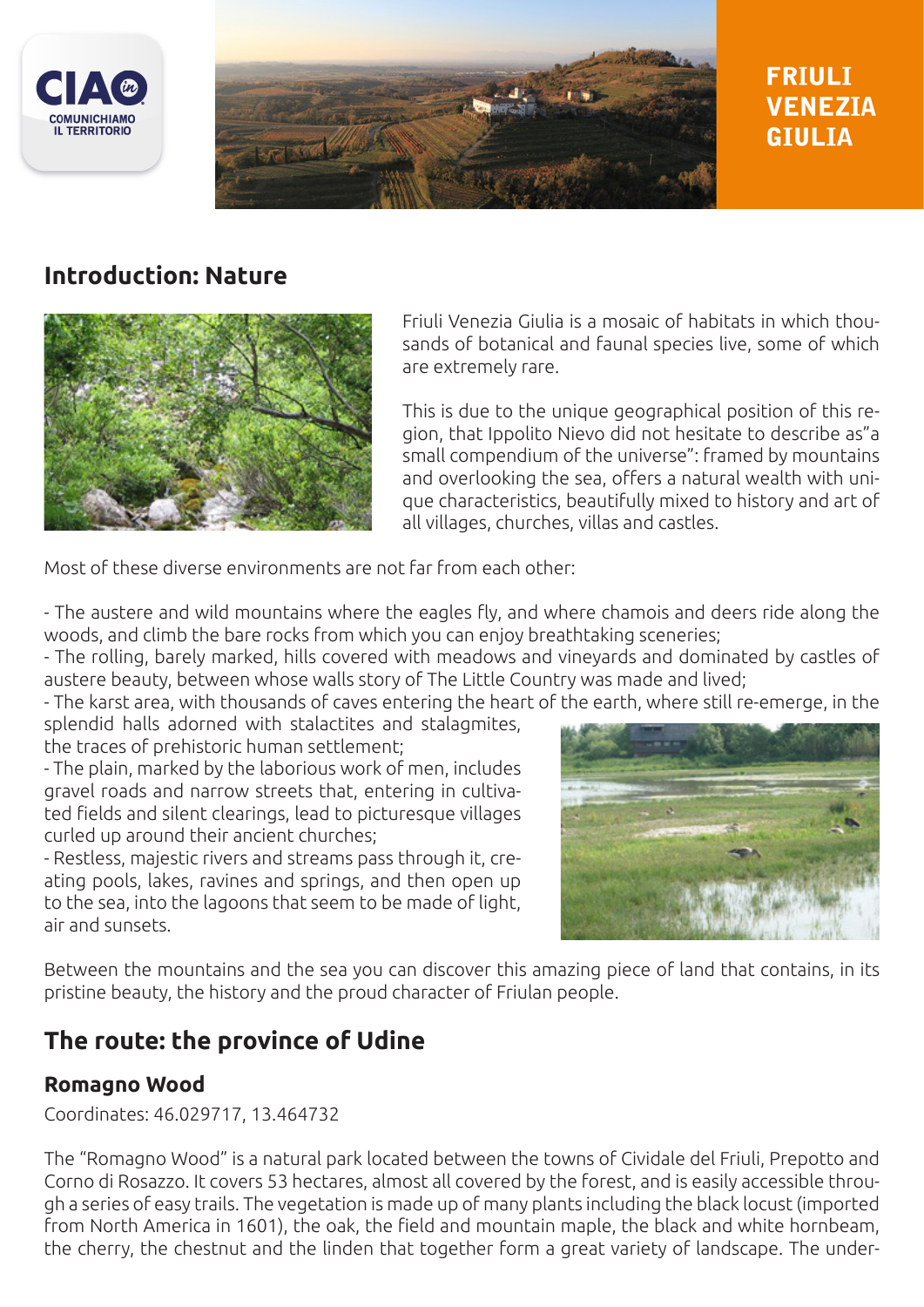

growth consists of brambles, holly, hazel and broom. In early spring Bosco Romagno is colored by thousands of blooming bulbs such as crocuses, primroses, snowdrops, campanule, pennyworts and other less common species, such as pulmonary or dog's tooth. In addition to the forest, the park includes extensive lawns and numerous rivers, including the Rio Cornizza, a small tributary of the near Corno stream, that is populated by river crayfish, now very rare, but that once represented the only reserve of food for the poor farmers of the area in times of famine.

In this area it was also built a pond that is the ideal place for salamanders, frogs and newts. The fauna that lives in the Romagno Wood and in eastern hills, that have not yet been transformed into vineyards, boasts an exceptional number of permanent and migratory species: there are numerous deer, while wild cats is in danger of extinction. You may also spot: foxes, badgers, squirrels and dormice, and even wild boars, attracted in certain times of the year both by the abundant production of acorns and by the presence of delicious underground bulbs. The forest provides food and shelter for many

specimens of birds such as finches, chickadees and blackbirds, pigeons and jays, owls and hawks.

The name "Romagno" has Lombard origins and identified the location as "Arimanni Forest", the free Lombards men, who responded directly to the king and formed the avanguard that had to defend the area from the Slavs and Avars' invasions. This suggests the strategic role that Romagno Wood has covered within the Lombard defensive system, and whose role remained unchanged for centuries so that, during the Second World War, the town became the seat of



an important powder magazine, of which you can still see the concrete bases intended for storage of explosives. But the event that ties Romagno Wood to history is related not only to its Lombard origins. Here, in fact, took place in one of the most tragic and controversial episodes in the Italian Resistance, which is still the source of much controversy.

Between February 8 and 20, 1945, in fact, seventeen partisans (including one woman) of the brigade Osoppo (formation of Catholic and secular- socialist orientation), were taken from the huts in Porzûs, murdered near the forest and buried here by a group of partisans of the Garibaldi Brigades belonging to the Italian Communist Party. Guido Pasolini, Pier Paolo's brother, was among the twenty-two partisans of Osoppo Brigade who were killed. At one of the entrances of the forest there is a plaque commemorating those tragic circumstances.

### **"Foci dello Stella" Reserve**

Coordinates: 45.734943, 13.121796



The "Foci dello Stella" Reserve, which includes the karst spring river's estuary and a large sector of the Marano lagoon, stretches out for 1357 hectares and has become a natural reserve in 1996. Where the river Stella meets the Adriatic, fresh water, relatively abundant, mixes with the salty water creating a wide and shallow brackish zone. The vegetation is dominated by a large and compact groove of reeds, furrowed by the river's meanders. The reed, was once a widespread biotope on high - Adriatic coasts, but today is very rare and valuable, is in fact a constant and

significant expression of this reserve. There are many species of birds that inhabit and animate this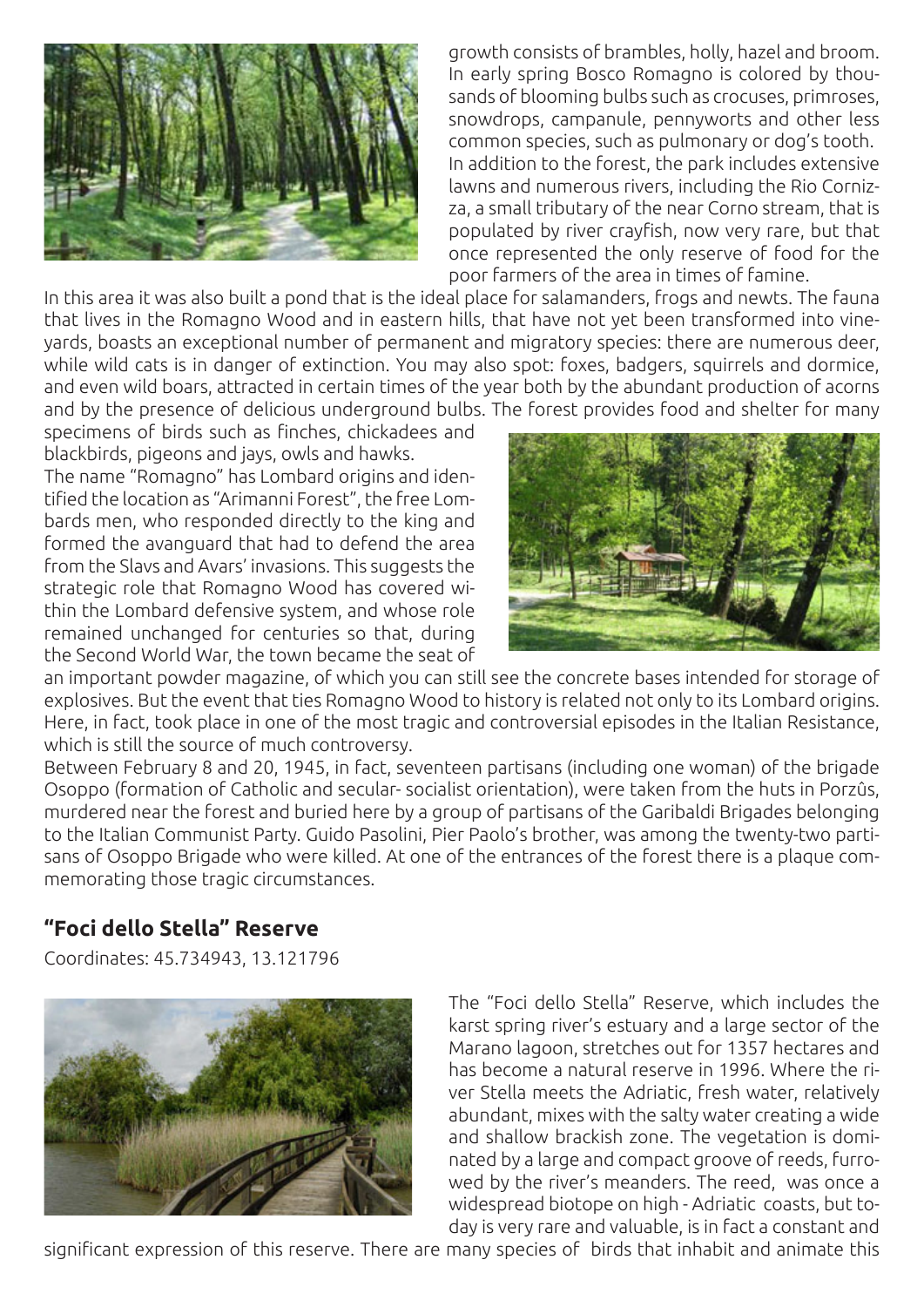marshy environment all year long. There are purple herons and western marsh harriers. Many stop there during migration, many spend the winter, and others find in the reserve the ideal habitat for nesting.



Among the reeds that line the river bed, thousands of coots and mallards rest, while it is not unusual to see some specimens of loggerhead sea turtles, with their red-brown carapace, whose survival is threatened throughout the Mediterranean and it is now almost extinct in Italian waters. In the brackish waters, swim soles, gilthead breams, seabasses, eels, flounders and sea horses, but you can also have the chance to admire some species of dolphins (such as Risso's gray dolphin, the white dolphin and the common bottlenose dolphin) that, sometimes, following

little crafts go back for a short distance into the rivers that flow into the sea. When you enter in the extreme mouth, before your eyes opens a show of rare beauty: a village of fishermen's huts, characteristics of the Marano lagoon. In these constructions, made with reeds, piles of wood and wicker, the fishermen once stopped for several days, to avoid returning home each evening, that were several hours away, with rowing boats laden with fish. On the island the "motte" were built, which were consolidated with dirt, mud and stones, to have greater stability and shelter. They consisted of a single room with a fireplace with the door facing west, to protect from the bora. The huts were a refuge, a place of passage and, therefore, not destined to last over time, due to the perishable nature of materials with which they were built. These ancient shelters dot the lagoon mingling among the reeds and constitute an ancient track of the deep bond that once united man to nature. (45.734943, 13.121796)

But the mouths of the Stella are not the only reserve in the area: the Valle Canal Novo, located near the ancient town of Marano, is both a nature reserve and research and a disclosure center. It consist of a former fish farm and some arable land of recent reclamation, this reserve was already transformed at the end of the 80s in a protected regional reserve in 1996. It occupies an area of about 124 acres and looks like a lagoon area with many lakes and vast zone of salt marsh, interdicted to tides by the perimeter embankments. La Valle (from Latin vallum, embankment) is home to an aquarium, an educational center for conferences and some observatories disguised as typical lodges where you can see, especially in the winter, all the birds that find refuge and peace. Across the board walk (long wooden

walkways calls effectively in dialect Marano "camminade on sull'acqua") you can venture into the reserve's heart and enjoy a spectacular view. (45.758661, 13.150978)

Before starting the hike is advisable to visit the old town of Marano Lagunare, where the old tower, among a series of narrow streets and small squares, testifies the passage of the Republic of Venice, who ruled these lands from the fifteenth to the late eighteenth century. "Se la Venesia non la fussi, Ma-



ran Saria Venesia" (If there was no Venice, Marano would be Venice) reads a local saying: Marano in fact, although it is of Roman origin, has been shaped by the Venetian Republic that has made it a small but important stronghold of its republic. There are still many buildings erected by the Dominant: the Loggia Maranese where the community gathered, the so-called Torre Millenaria, 32 meters high, of which we have news since 1066, that was probably built on the ruins of a Roman sighting tower, the Palace dei provveditori, home of fortress Governors of the, which was once completely walled and powerful enough to withstand the assault of the Turkish hordes. (45.76399, 13.167028)

Since the reserve of Foci dello Stella entirely develops in an aquatic environment, marsh and lagoon, the visit can be made only with the ferries that sail from Marano, while the Valle Canal Novo is accessible on foot.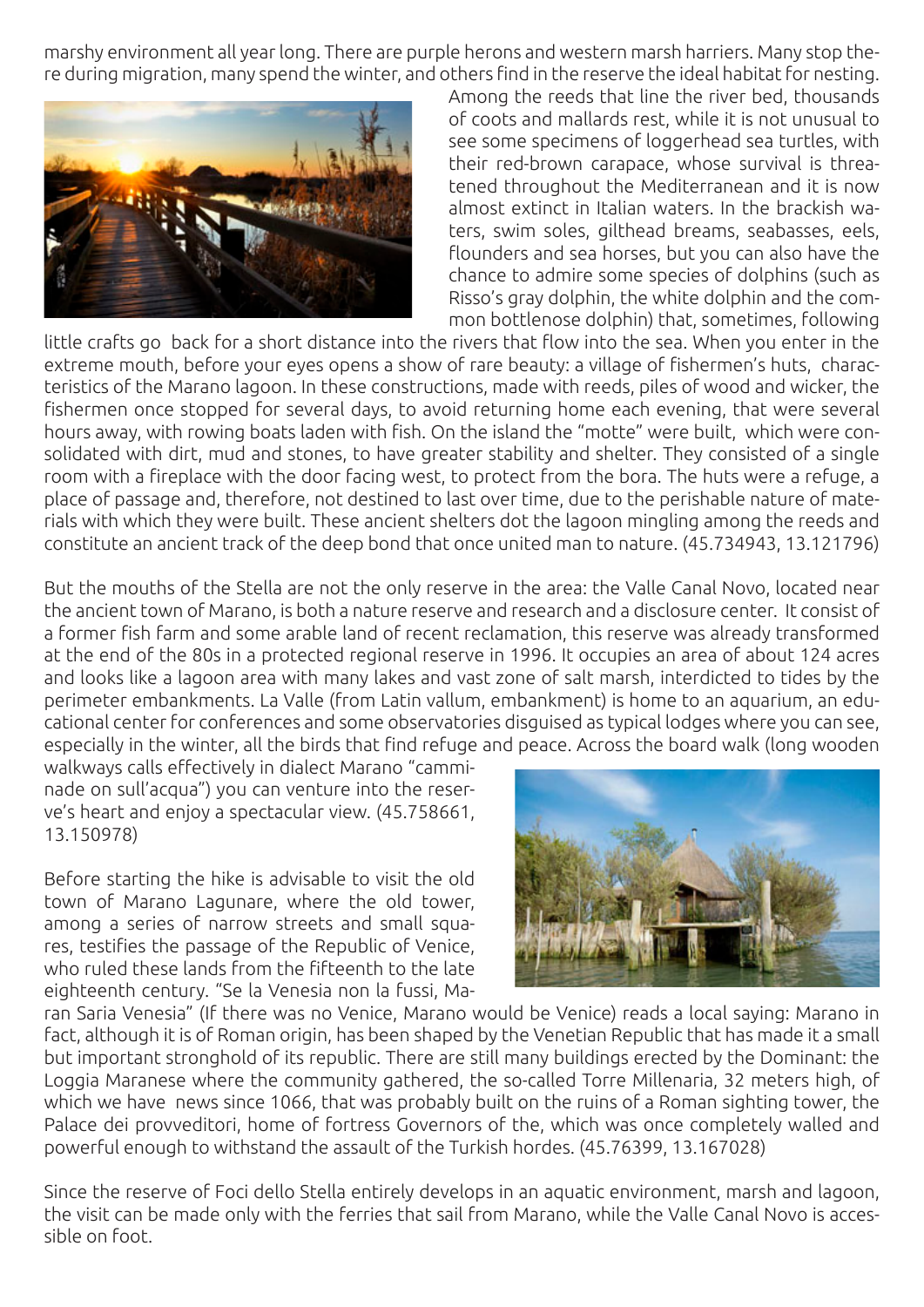# **The cave of San Giovanni d'Antro**

Coordinates: 46.152903, 13.478251



The underground complex known as "the cave of San Giovanni d'Antro" is set into a rocky wall, not far from the village bearing the same name, a small and ancient hamlet of Pulfero, not too far from Cividale del Friuli. A path of about 500 meters and a staircase of 144 steps leads to the ancient cave which is located about 350 meters above sea level. In its initial part is partially occupied by building that testify this cave's use by man since ancient times, both as a fortress and as a religious site. In the middle of the entrance stairway, lies the remains of a medieval castle, proba-

bly built where, in Roman times, there was a garrison seat, ie a place of sighting and defense to protect Aquileia and Forum Julii (Cividale del Friuli). During the empire in fact, the cave was an integral part, along with the rivers' forts Erbezzo-Natisone and the castelliere of Barda, of the defensive system on the eastern borders, designed by Regio X. During the barbarian invasions, the cave was used as a shelter to provide protection for the local populations. From all the existing walls you can see that the three-storey manor house is elevated until it reaches the height of the current floor of the underground church. On the walls you can see the aligned holes in the beams that supported the rooms's paving.

The entrance to the castle had to be through a retractable wooden staircase, which connected the

stone staircase at the entrance. The fort's remains shows that it was not permanently inhabited, but it had only a military function as refuge for the inhabitants of the neighboring villages during the invasions that have occurred over the centuries. The castle is also linked to a well-known legend that reflects the place's inaccessibility. As a matter of fact, in ancient times it could only be accessed by using ropes or wooden stairs. Queen Rosamund, who, according to local tradition, was the noble Lombard Theodolinda, managed to escape with all her people from the assaults of the Huns, using the inaccessible cave of San Giovanni d'Antro as shelter.

The besieged saw the smoke rising from the plains and the houses on fire and, when the supplies began to run low, the brave queen took the last bag of wheat and threw it out of the rock of the cave towards the enemy saying, "We have as many sacks of grain, as the beans in this bag". The intent was to make the enemy believe, the presence of a significant amount of supplies, such as to prevent the conquest of the



castle. The ruse worked, the enemies ceased the block and the besieged were able to return to their villages. The cave of San Giovanni d'Antro is especially as an ancient place of faith, where pagan and Christians cults overlap.

It is believed that the cavity was the site of a pagan cult of the waters, very ancient rites that were eventually taken over by Christian ceremonies, as evidenced by the consecration of the chapel to St. John the Baptist and St. John the Evangelist (saints that normally mark the transition from the heretical to the Catholic cult). The mysterious circular "mortar ", cut in the rock, in the internal path, was perhaps an Aryan baptismal font. Between 533 and 568, before the Lombards' arrival, it was the site of a Byzantine monastic foundation made by the monks of Cividale. The Lombards, who then became Christians at the beginning of the eighth century, have built, using workers from the East, the first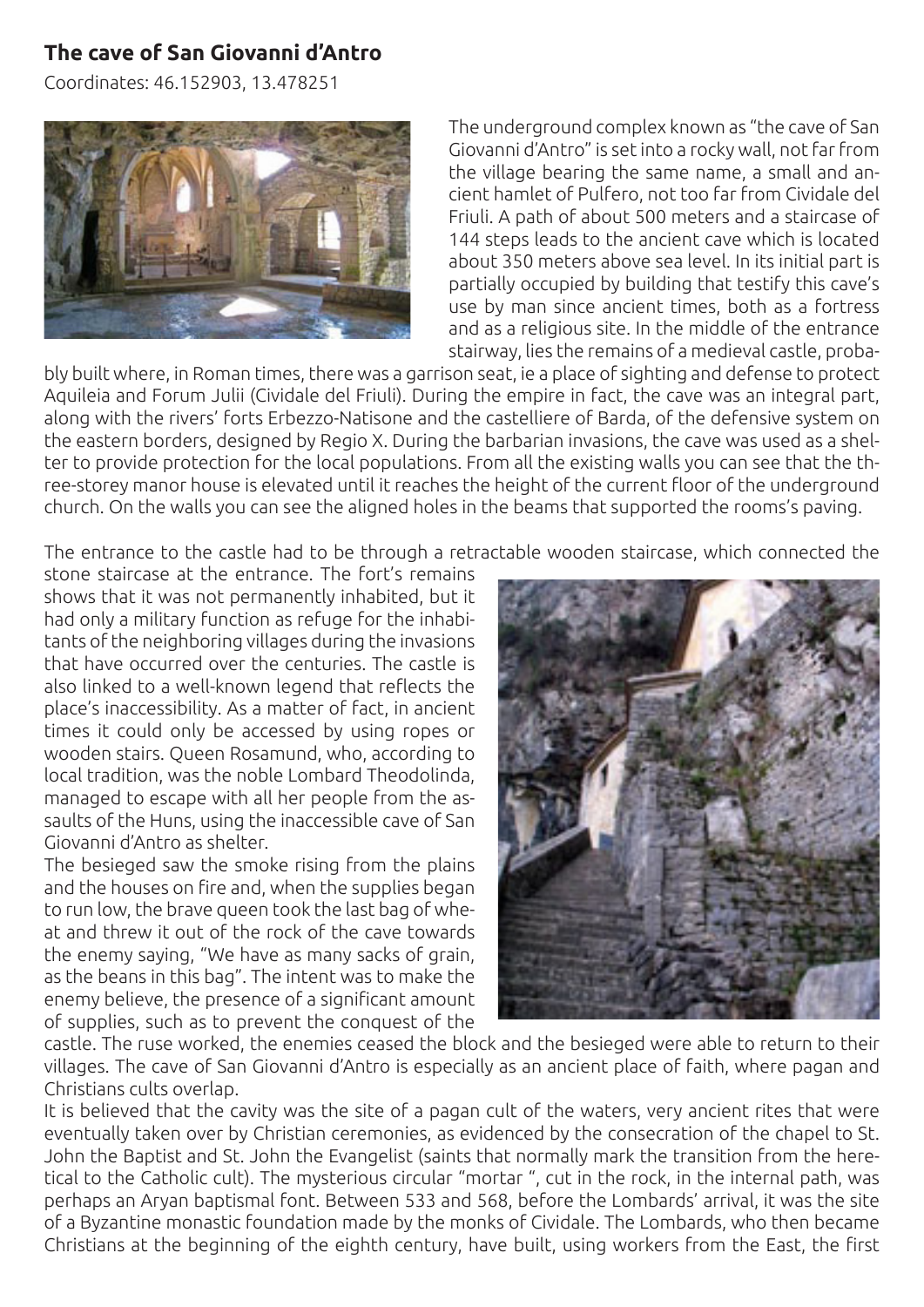chapel that you meet along the way, which remained mostly intact and is remembered as "Santa Maria Antiqua" (there are less specimens than 5 in all of Italy), a primitive shrine of Lombard origin is visible in a recess of the cave.

With the passage of time the masonry works followed. Currently the church occupies the space above the cryptoporticus and consists of a main church (the hall of the cave of St. John), a presbytery-chapel (dating back to 1477 and made by Andrea da Skofja Loka, Slovenian late Gothic style), a vestry and a loggia, which opens on the valley. The cave's hall consists of a room of about 23 square meters, four meters high, that is reached through a pointed, limestone arch. Passing behind the altar and continuing along the path which is lit and fit for use for approximately 300 meters. The site was used as a shelter since prehistoric times, as evidenced by the numerous remains of "Ursus Spelaeus" (cave bear), which are constantly recovered after each flooding, and fragments of human jaws, vertebrae and teeth as well as ceramics from pre-Roman times.

# **Natural Reserve of Lake Cornino**

Coordinates: 46.229728, 13.019485

The Natural Reserve of Lake Cornino was established in 1996 considering the peculiar characteristics of the area and the high natural values of the different environment components. Is located on the southeastern margin of the Carnic Alps. The broad bed of Tagliamento separates



it from the Julian Pre-Alps, the hilly ranges and the Friulian high plains. This river is 170 km long and has a wide basin of nearly 3,000 km ², it is the most important river in Friuli Venezia Giulia and, is considered as the only one to preserve a braided channels a morphology in the Alps, and one of the few in Europe. Thanks to this feature, as well as the ecosystem's uniqueness as a whole, it is also called the King of Alpine rivers. The reserve has an overall area of 487 hectares and is included in the municipalities of Forgaria and Trasaghis. Within a depression created by an ancient landslide, is located the Cornino Lake,

with its very blue -green transparent waters coming from underground springs. The lake does not have emissaries on the surface, but receives a continuous water exchange through underground aquifers that allow him to maintain throughout the course of the year a constant temperature between 8 and 9 degrees, as well as a very clear water. The morphology, the exposure of the elevation and the river's presence give to this harsh area a wild fauna and vegetation that determine very interesting situations. The flora comprehends: junipers, rosemary willows, sallowthorns and evergreen holly oaks. The environment's aridity creates the perfect conditions to the life and reproduction of many reptiles such as the horned viper and the slow worm, while it allows a limited presence of amphibian such as: the spotted salamander, the common and the emerald toad. The area is particularly interesting for the birds. On the Tagliamento banks and in the surrounding areas, it is easy to observe the presence of typical birds of plains or wetlands such as herons: ducks, gulls. Near the lake, on the

other hand, where there are woods and meadows the fauna is dominated by blackbirds, chickadees, finches, jays and woodpeckers. In addition there are also many mammals. Some are very common in the Alpine shrew like hedgehogs, dormices and squirrels. More difficult to observe, as they only come out at night or at dusk, are the foxes, the badgers and the martens. In a setting of ineffable beauty, for almost twenty years has been developed an international project for the conservation of the griffon vulture,



one of the most interesting element in the protected area. The griffon vulture is one of the largest and most majestic birds in Europe. This huge vulture feeds exclusively of animal carcasses and for this rea-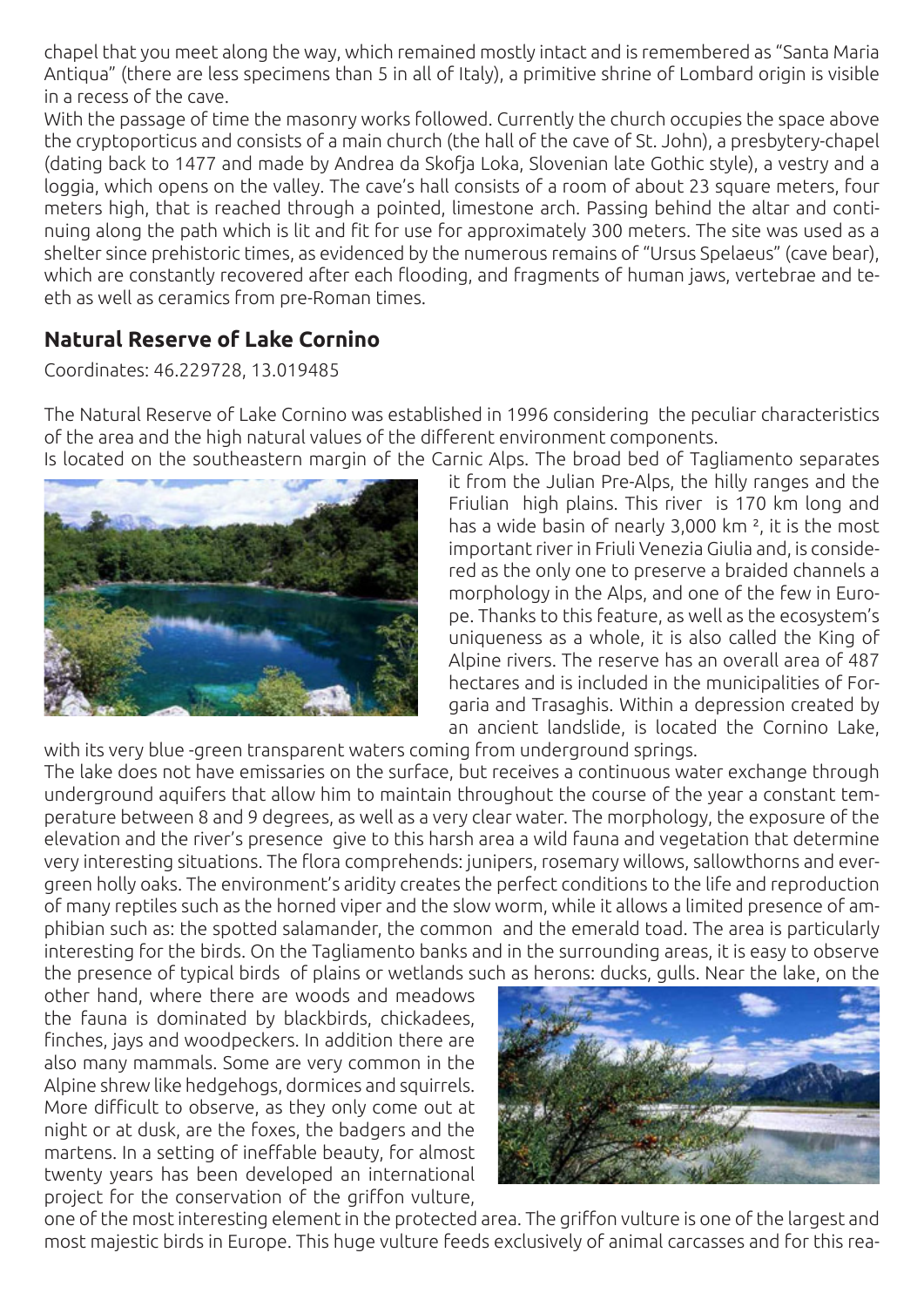

son has developed the characteristic bald head that allows it to dig into the remains of large animals with ease and without getting too "dirty ". Even the claws are extremely small and unable to capture live prey. The griffons, as well as other vultures, are the "nature's scavengers" and have an unique ecological role: they eliminate effectively the carcasses of dead animals, that would otherwise cause health problems. In the Western collective imagination, vultures are often associated with misfortune, bad omens, mystery and occult forces from which to shun. In the

last few centuries, and especially around the mid-1900s, their systematic persecution brought them on the brink of extinction almost everywhere in Europe. Once, this great vulture was present throughout the Mediterranean basin and in vast areas of the Alps and central Europe.

The project for the Conservation of the Eurasian griffon, which began in the nature reserve of Lake Cornino at the end of the 80s, has, as its main objective to ensure the future of population of griffon vultures in the Alps, providing food aid and enticing the griffons to frequent safe areas.

 After the establishment of a wild colony, at the end of the 90s, the first natural births were recorded. They increase, year by year, with new breeding couples and newborns.

In the reserve's civic center, from which depart picturesque hiking trails to Lake Cornino and the bed of the Tagliamento, there are some aviaries with diurnal and nocturnal raptors and a terrarium in which it is possible to observe the horned viper and the lizard.

The vultures' flight can be observed especially in the late morning hours.

### **Quadris Oasis**

Coordinates: 46.134631, 13.074138

The Quadris Oasis, which has an area of about 100 hectares, is located on the northwest of Fagagna, where there is a wetland characterized by the presence of thirty quadrangular tanks full of water called, in fact, quadris. They are the result of some excavations which have started in 1700 in order to pro-

duce clay to create artifacts and peat as fuel. Count Fabio Asquini started the rational exploitation of this area's resources, since peat could be used as fuel in place of wood, already scarce. The marsh was divided into lots of cultivation, and many trees were planted, such as oaks, alders and poplars, along the ditches made for the water's drainage. At the beginning of the last century, with the unwinding of peat, began the extraction of clay and the holes were formed becoming the most characteristic element. From the mid '900s the area was abandoned in its natural sta-



te. The pools were no longer used, and they gradually filled with rain and ground water, turning into wetland characterized by a very impressive and particularly beautiful vegetation, with reeds, water lilies, willows and privets. The entire oasis includes, in addition to the wetland itself, also grassland, moorland, farmland and wooded areas, not entirely accessible. More than 7 hectares are equipped as a "pre-park" area and birdlife Center. In the latter structure, in 1983, started the Hermit Ibis Recolonization project. In 1989, the Experimental Station for the white stork reintroduction began, and soon became, the second station in Italy for the number of couples who have established here.

These birds once nested in our country, but for various reasons there has been a species decrease that led to his extintion. The storks colony in the oasis of Quadris is permanent and therefore it is possible to observe these specimens also during the winter period when, being free to fly, they glide with ease even in the surrounding gardens and courtyards.

Furthermore, once paired, these birds tend to remain in the reproduction place and often, even if the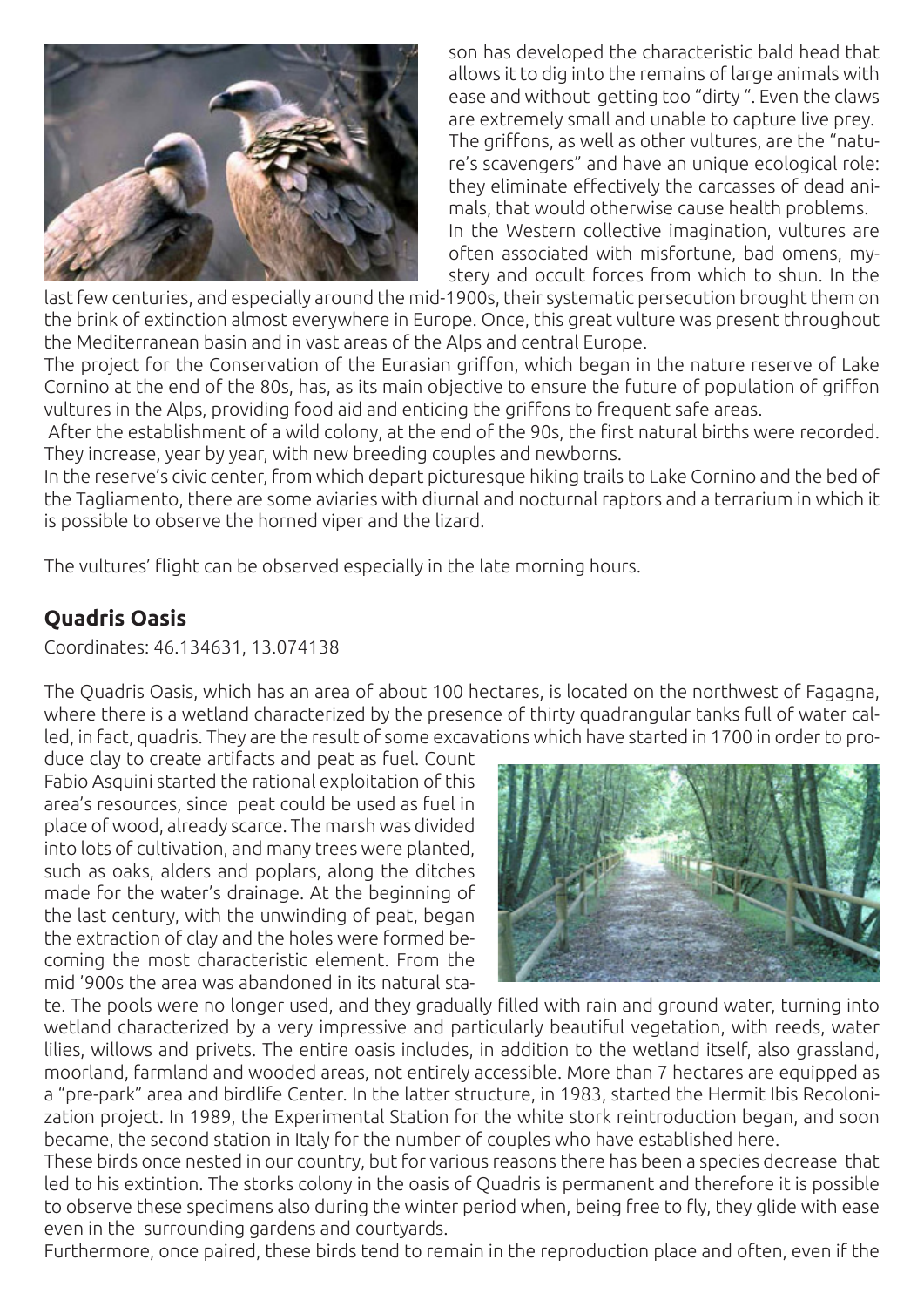new born are left free to fly, they return to nest in the same area where they were born.

More and more often they stop there, attracted by the calls of their fellows. Even the wild storks stop here, during their migrations from Africa, where they live in winter, to Europe, where they arrive to spend the summer and nest.

The births are concentrated at the end of May, when it is possible to observe the great partnership in which the male and female build their nests and raise their offspring, The male manages the material



(twigs, sticks, earth, rags, grass, stones, newsprint) that the female uses to form the large platform (that can reach 2 m diameter) on which she lays 3 to 5 eggs.

The couple communicates swaying their necks back and forth and, slamming the beak, causing the characteristic noise that can be heard even hundred miles away.

The first two specimens housed in the Oasis were born from a wild couple that had nested in Dignano and had then abandoned them. Other livestock have

been donated or purchased in Swiss centers. Today there are a hundred specimens.

The oasis also houses about forty specimens of Hermit ibises, a rare, weird-looking bird, that is very threatened by extinction and that has started to frequently reproduce in Fagagna.

It is a large bird slightly smaller than the stork, with a smooth, red head. The plumage completely black with metallic green, purple and bronze reflections. It has a long red beak with which it hunts, among stones and rocks, ants, scorpions, amphibians and reptiles.

The species was once fairly common along the rocky areas and cliffs in southern Europe, in the Middle East and North Africa.

The numerical decline of the hermit ibis began centuries ago still unknown reasons. From the beginning of the twentieth century, however, the population of ibis has undergone a drastic decline, accounting for about 98%, due to poaching and the destruction of its natural habitat (to create farms and intensive plantations), the use of pesticides and to the annoyance of migration routes and breeding colonies, due to excessive human activity.

This bird has also lived in Friuli, but towards the end of the seventeenth century disappeared for reasons that are still not very clear. It is known though that it was hunted, especially the younger specimens, for the delicacy of its meat.

### **Cormôr Park**

Coordinates: 46.083873, 13.189967

Over the years the Cormôr Park, owned by the Municipality of Udine and located in the north-western zone of the Friuli's capital, has considerably developed, becoming a gathering and meeting place for all citizens. It also accommodates many and varied cultural activities.

Much of the area has been the subject to intensive work of resettlement and environmental restoration, as it was in a serious state of neglect and decay. This has allowed to preserve the floodplain and riparian vegetation along the Cormôr stream, the broadleaf flaps on the banks such as: poplars, locusts,



maples and ashes, and the permanent grassland on a series of terraces that slope down to the river bed. There are some dense woods, mulberry avenues, limes, poplar and plane trees.

The natural environment, embraced in its entire length by the Cormôr's right bank (which is the most important stream of the entire moraine hills near Udine), has an area of 30 hectares and although it is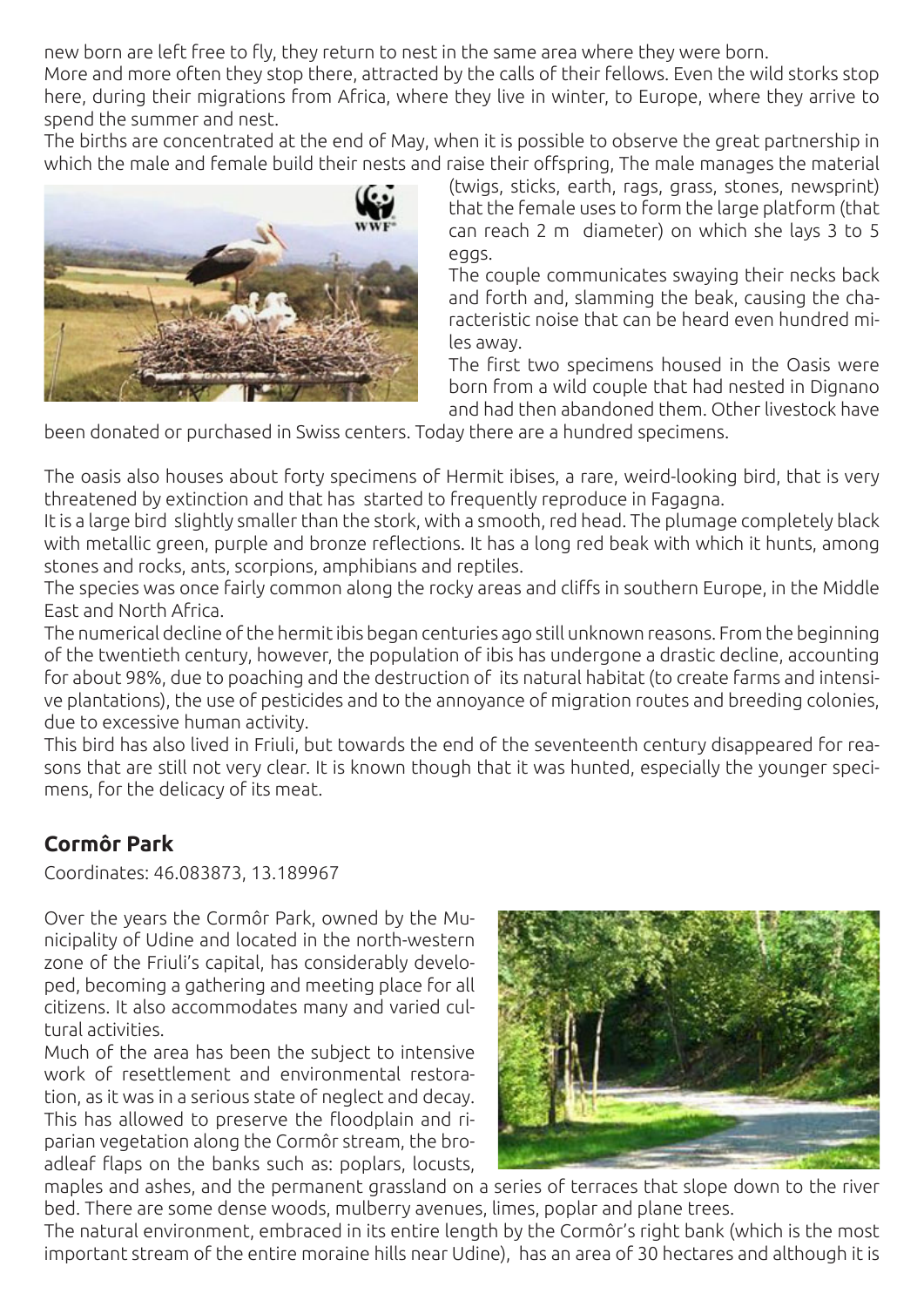inserted in a highly urbanized area, is considered "Udine's green lung".

The plant barrier along the motorway's edge, the network of pedestrian paths made through the recovery of ancient cart tracks, the picnic and rest areas, a "lookout" fountain, a grassy mound with



a spiral path, ditches, the "life path" and, finally, the playground, makes it the ideal place to spend relaxing and quiet moments and without going far away from the city. This city park is the final (or initial) part of a much longer nature trail called "Cormôr's Ippovia", which extends for over 30 kilometers along the banks, crossing different areas with specific natural features, that survive to a highly urbanized fabric. The route takes advantage of the network of rural clay roads linking the various villages, which has been used for centuries by local populations. You can ad-

mire green landscapes with remarkable flora and fauna, interspersed with glimpses of rural civilization, monuments, palaces, villas and churches. The route, which is limited to the south by the Cormôr Park, and to the north by the hilly town of Buja, passes through the rural hamlets of seven towns on the foothills of Udine, rich in history, traditions, secular architectural and religious art, as well as the region's culinary excellences. Tavagnacco, with the little church of San Leonardo (in the hamlet of Cavalicco) which, according to tradition was consecrated in 780 by the Patriarch of Aquileia S. Paolino, preserves frescos from different eras. The villa of Prampero dates back to the seventeenth century and is enclosed by a large park, sloping gently down the stream Cormôr. The fields of white asparagus, for which the country is famous all over the Friuli, surround the village. (46.127508, 13.213377) Pagnacco, with the charming rural village of Fontanabona, is quoted, at the end of the twelfth century, with the name of Fons Bonuses and remained unchanged over time. In the village there's the Castle hill with the old house, the eighteenth-century villa, the Gastaldo's factory, the village or "villa", the hill called Zuch with two farmhouses and cottages, and all the arable fields, meadows and forest are part of this remarkable

complex. There is also a museum with furniture, furnishings and tools related to crafts and agriculture. On the ground floor there are objects related to the fireplace and the kitchen, while the first floor is devoted to the processing of plants and animals textile fibers. In rustic houses are collected tools for working the land, for the government of animals and stables, for the production of agricultural products, and the breeding of silkworms and harvesting. 46.124891, 13.186169) Tricesimo, was founded in 60 BC, thirty miles from Aquileia on the important road leading to



the Norian. It has many elegant villas, a massive castle built in the thirteenth century and plundered in 1511 by the starving peasants in revolt, and the church of Santa Maria, that recalls, through a writing dating back to 1477, a locusts invasion and the Turks who, after crossing the Isonzo, devastated and burned the Friuli. (46.162593, 13.209515) Colloredo di Monte Albano, dominated by the prestigious castle, where the writer Ippolito Nievo lived, was destroyed in 1976 by the earthquake and now only is partially reconstructed. (46.16405, 13.136301) Cassacco was an important element in the defense system of Friuli, with its castle of ancient origins. Villa De Ciani (in the hamlet of Montegnacco), dating from the XVI century, is located in a magnificent natural setting, with rolling hills on the southern side and a spectacular view of the Alps on the back. The Cichinot bog, houses rare plant species, while the old Ferrant mill dating from the eighteenth century, houses a collection of objects related to the past rural world. (46.175908, 13.183937) Treppo Grande is situated on a high hill that offers breathtaking views, with the characteristic village of Zegliacco, and the ancient furnace. (46.190705, 13.15733) Buia, the town of medal's art, houses an interesting museum dedicated to the Engraving Masters that in the twentieth century have honored Buia and Friuli worldwide. (46.203834, 13.118362) The environment through which the trail bends is predominantly rural, characterized by cultivated fields, meadows and forest where certain species of trees prevail, such as: hawthorns, acacias, elders, you can also see hor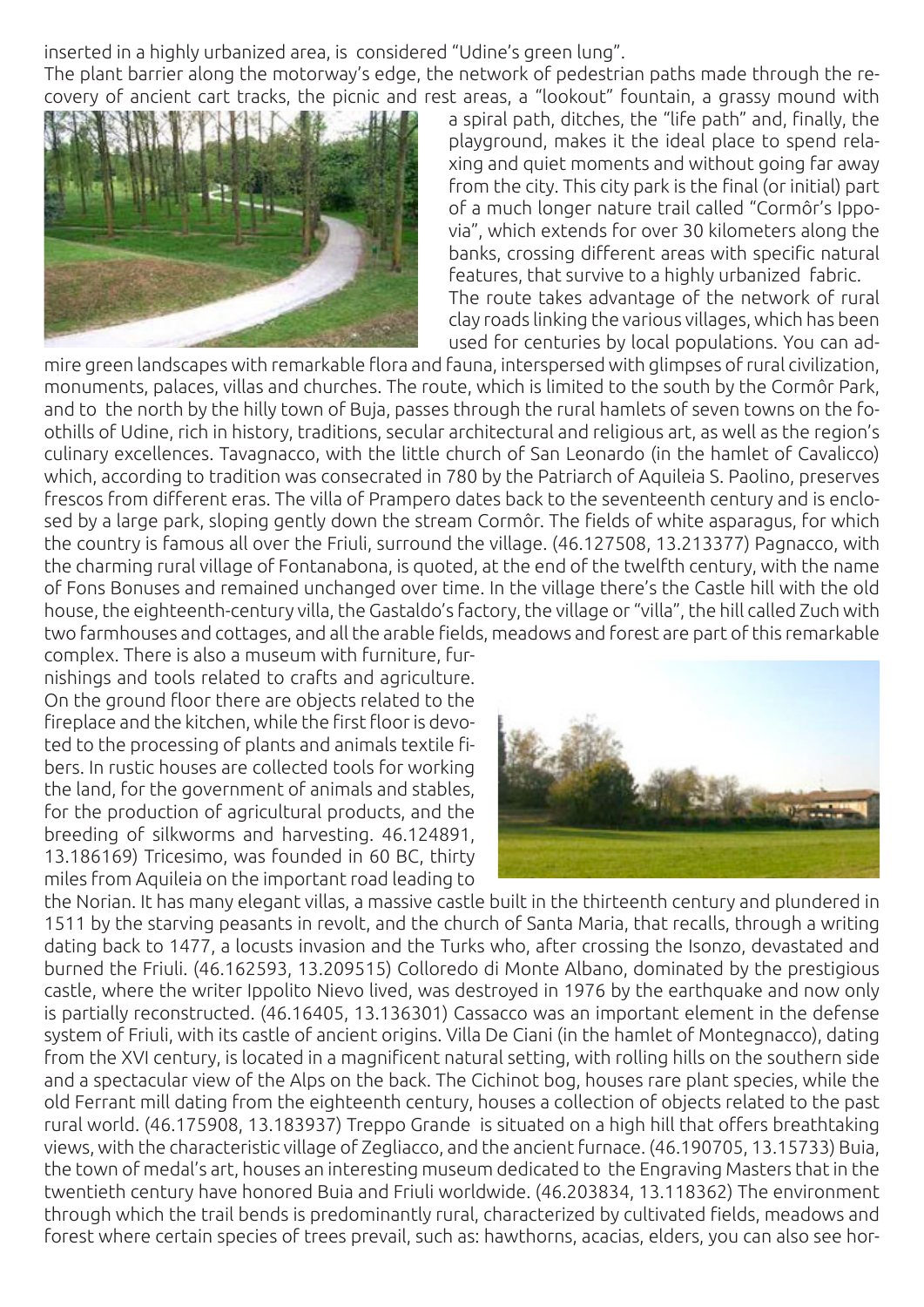nbeams, oaks, maples, native birches, poplars, beeches and ash trees. In the less inhabited areas, the fauna is represented by the hare, the Dormouse, the mole, the marten, the common vole, the hedgehog, the weasel. Among the birds are very common pheasants, hooded crows, crows, wagtails and all kinds of passerines. The owl is also very common. It is a nocturnal bird that nests in large cavities or on trees branches. The route is travelable on foot, by bike and on horseback. At both limits of the bridle path, in fact, are located stables that offer hospitality to horses and riders.

In some places you have to pass fords over the river Cormôr (which is dry in summer) and, in some others, you have to cross roads to resume the bridle path.

Within the whole route, any point can be chosen as departure and arrival place, knowing that the two extremes are both in the heart of Friuli.

### **Springs Park**

Coordinates: 45.941481, 12.990046



In a meeting point between high and low plain, that is to say, the meeting point between permeable and impermeable soil, the accumulated underground water re-emerge creating a strip of land (whose extention can vary from 2 to 30 km) called "line spring". Along that line, lie all the points in which water rises to the surface and produces springs or fountains. These waters have special characteristics: a constant temperature of 9-12 degrees and a permanentflow throughout the year of about 65 m3 per second. The waters are clear, drinkable and rich in minerals. These features cause a moist environment characte-

rized by rivers, canals, streams, riparian shoreline zone, and now rare, stretches of lowland forests and peat bogs. Today, the spring's landscape has been almost completely quenched. Smalltrace of this environments remain in small areas of the region, such as the south area of the town of Codroipo where, precisely to protect this area of great value, in 1983, arose the Springs Park that extends for about 45 hectares.

Here, running on the impermeable subsoil, the water, collected in the high plains and in the foothills, resurface as fountain springs (cavity with an irregular contour), blades (swampy lowlands), jars (artesian wells) and bollidori (artificial excavations covered with trellis).

After the many canals built in the 1920s, other larger ditches have been dug, onto which are exposed four of the original twenty-two mills.

All these water emergencies have formed a series of parallel channels: the Aghe Real (Royal Water), the Aghe Blancje (White Water), the Aghe Lusinte (Shining Water), the Aghe Black (Black Water). These waters, together with those of the Canal of San Odorico, converge into a single course flowing into the Corno and later in the Stella river.

The park preservesmany endemic vegetable varieties, typical of the area and limited to a small range, such as the Friuli cornflower (Centaurea forojuliensis) and the swamp cabbage (Ecastrum palustre). The gentian and various winged species of orchids are used as symbols of the whole area.

Close to water courses you can distinguish black alders, black poplars, white poplars and silverwillows, while in the drier areas you can see oak trees, elms and maples. The "molinieto" (the outer belt of depressions spring's name) houses a variety of grasses, among which stand out the big strains of black reed.

The many botanical rarities of these places hide nearthe artesian wells, that keeping the surrounding environment cool, allow the survival of many alpine plants that have taken refuge there from the last glaciation. Among these there are butterworts and sundews, two small carnivorous plants that feed on small ants and gnats.

Many animal species inhabit this area. You can catch a glimpse of foxes, hares, deer and squirrels, while the thickets provide shelter to jays and red peaks, which nest in trees cavities. There are also birds of